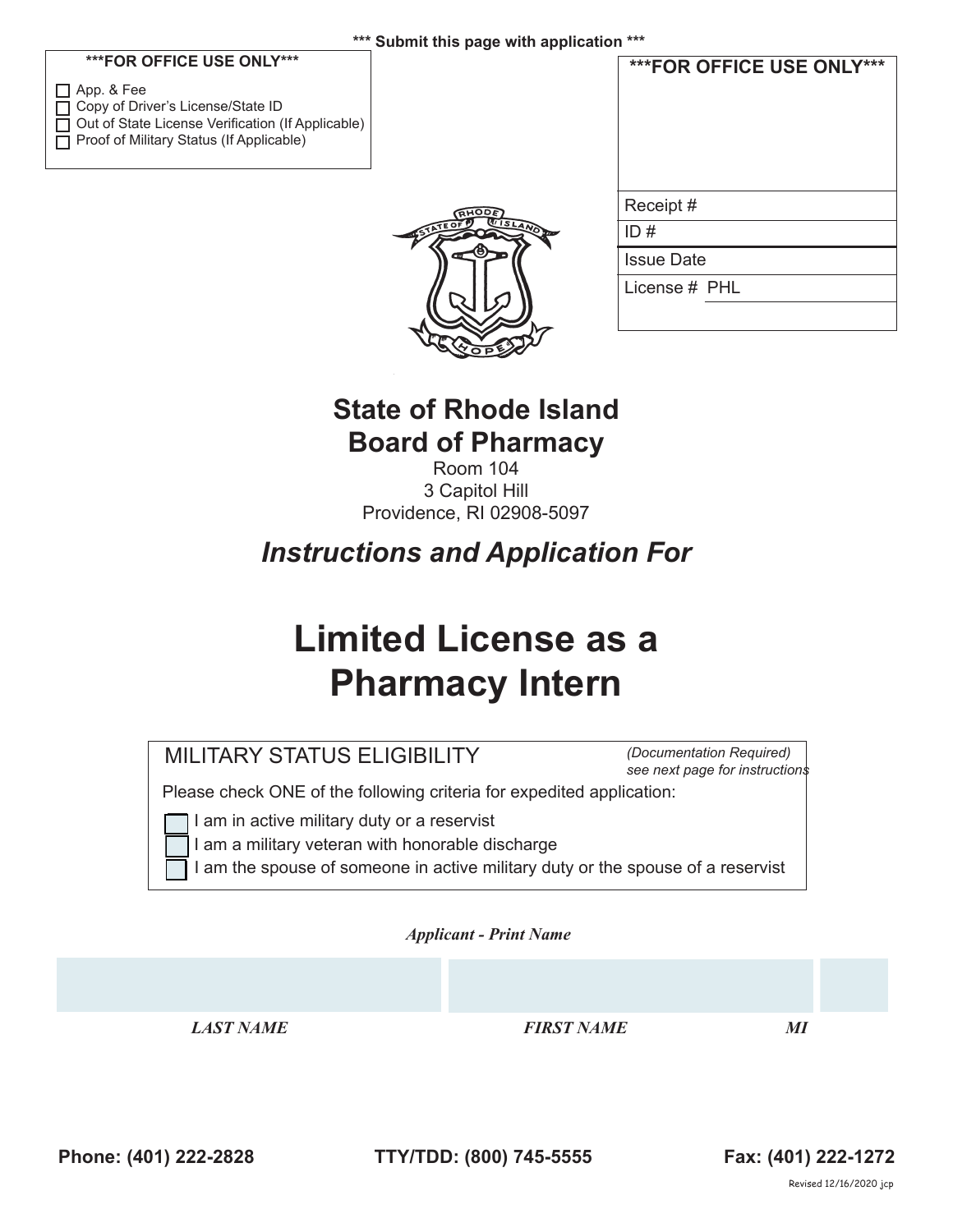### **LICENSURE REQUIREMENTS**

| Completed Application with Cover Page - Applications are valid for 1 year from the day they are received at<br>RIDOH. If you are not licensed within the year you must submit a new application. The license expires annually |                                                                                                                                                             |  |  |  |  |
|-------------------------------------------------------------------------------------------------------------------------------------------------------------------------------------------------------------------------------|-------------------------------------------------------------------------------------------------------------------------------------------------------------|--|--|--|--|
|                                                                                                                                                                                                                               | on June 30th. Licenses issued prior to April 21st will be required to renew by July of the same year. You may not<br>practice until your license is issued. |  |  |  |  |

Check or money order (preferred), made payable (in U.S. funds only) to the RI General Treasurer in the amount of **\$70.00** and attached to the upper left-hand corner of the first (Top) page of the application. THIS APPLICATION FEE IS NONREFUNDABLE.

Proof of Age - 18 years or older - Submit a copy of driver's license or state issued id

College Certification - section within this application must be completed by an authorized individual of the college of pharmacy. Applicant must be enrolled in at least the first year of a program from an accredited college of pharmacy.

If you have ever been licensed in another state, **you** must request that license verification(s) be sent directly from each state(s) in which you hold or have held a license. (Interstate Verification Form included in this application can be used for that purpose)

If applying for expedited military status you must include one of the following: Leave Earning Statement (LES), Letter from Command, Copy of Orders or DD-214 showing honorable discharge.

#### *Foreign Pharmacy Graduates Licensing Requirements*

Requirements listed above,

Completion of a course of study from a college of pharmacy located outside the United States, which is listed in the World Directory of Schools of Pharmacy, published by the World Health Organization.

Obtained **full certification** from the Foreign Pharmacy Graduate Equivalency Commission (FPGEC), adminisered through the National Association of Boards of Pharmacy (NABP). Only the official **FPGEC Certificate** will be accepted by the Board, and it is a prerequisite to applying for licensure. Information on the Foreign Pharmacy Graduate Certification Program can be obtained by accessing the Foreign Pharmacy section on its website: https://nabp.pharmacy

#### **Licensure Information**

 $\sqrt{ }$ 

Please visit the RIDOH website at **http://www.health.ri.gov/licenses** to Verify your license, download Rules and Regualtions/Laws for your profession, download change of address forms, other licensing forms or obtain our contact information. HEALTH will not, for any reason, accelerate the processing of one applicant at the ex pense of others.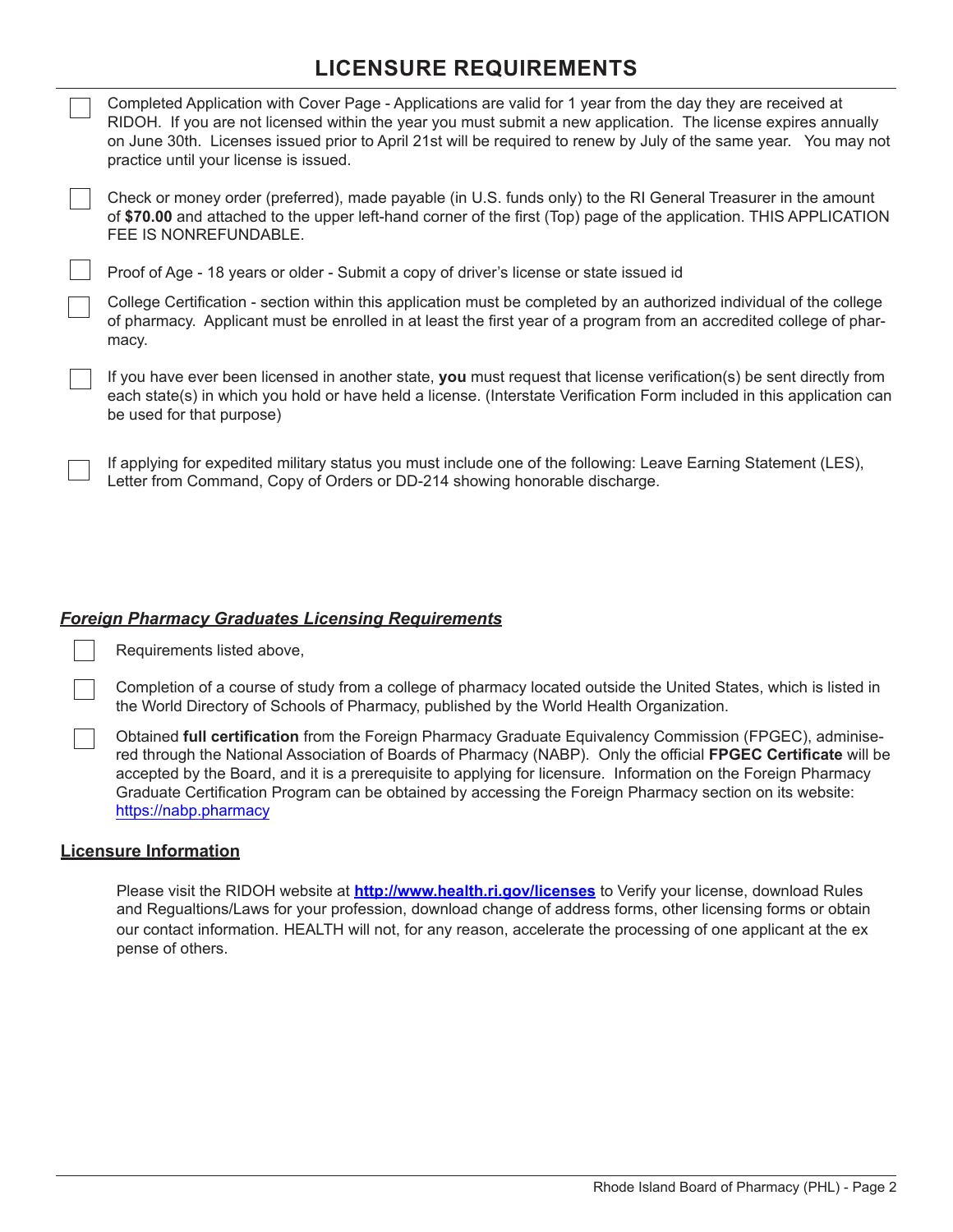

## **State of Rhode Island Board of Pharmacy**

Application for Limited License as a Pharmacy Intern

*Refer to the Application Instructions when completing these forms. Type or block print only. Do not use felt-tip pens.*

| 1. Name(s)                                        |                                                                                                          |                                              |                                                                                                                                                         |
|---------------------------------------------------|----------------------------------------------------------------------------------------------------------|----------------------------------------------|---------------------------------------------------------------------------------------------------------------------------------------------------------|
| This is the name that                             | Title (i.e., Mr., Mrs., Ms., etc.)                                                                       |                                              |                                                                                                                                                         |
| will be printed on your<br>License/Permit/Cer-    |                                                                                                          |                                              |                                                                                                                                                         |
| tificate and reported                             | <b>First Name</b>                                                                                        |                                              |                                                                                                                                                         |
| to those who inquire<br>about your License/       |                                                                                                          |                                              |                                                                                                                                                         |
| Permit/Certificate. Do<br>not use nicknames, etc. | Middle Name                                                                                              |                                              |                                                                                                                                                         |
|                                                   |                                                                                                          |                                              |                                                                                                                                                         |
| Provide the approxi-<br>mate starting date for    | Surname, (Last Name)                                                                                     |                                              |                                                                                                                                                         |
| accruing internship<br>hours in the boxes         | Suffix (i.e., Jr., Sr., II, III)                                                                         |                                              |                                                                                                                                                         |
| located at the top.<br>right-hand corner of       |                                                                                                          |                                              |                                                                                                                                                         |
| the application.                                  | Maiden, if applicable                                                                                    |                                              |                                                                                                                                                         |
|                                                   | Name(s) under which originally licensed in another state, if different from above (First, Middle, Last). |                                              |                                                                                                                                                         |
|                                                   |                                                                                                          |                                              |                                                                                                                                                         |
| 2. Social Security                                |                                                                                                          |                                              | "Pursuant to Title 5, Chapter 76, of the Rhode Island General Laws, as                                                                                  |
| <b>Number</b>                                     | U.S. Social Security Number                                                                              |                                              | amended, I attest that I have filed all applicable tax returns and paid all<br>taxes owed to the State of Rhode Island, and I understand that my Social |
|                                                   |                                                                                                          |                                              | Security Number (SSN) will be transmitted to the Divison of Taxation to                                                                                 |
|                                                   |                                                                                                          | verify that no taxes are owed to the State." |                                                                                                                                                         |
| 3. Gender                                         | Female<br>Male                                                                                           |                                              |                                                                                                                                                         |
|                                                   |                                                                                                          |                                              |                                                                                                                                                         |
| 4. Date of Birth                                  |                                                                                                          |                                              |                                                                                                                                                         |
|                                                   | Day<br>Year<br>Month                                                                                     |                                              |                                                                                                                                                         |
|                                                   |                                                                                                          |                                              |                                                                                                                                                         |
| 5. Home                                           |                                                                                                          |                                              |                                                                                                                                                         |
| <b>Address</b>                                    | 1st Line Address (Apartment/Suite/Room Number, etc.)                                                     |                                              |                                                                                                                                                         |
| It is your responsibility                         |                                                                                                          |                                              |                                                                                                                                                         |
| to notify the board of all<br>address changes.    | Second Line Address (Number and Street)                                                                  |                                              |                                                                                                                                                         |
|                                                   |                                                                                                          |                                              |                                                                                                                                                         |
|                                                   | City                                                                                                     | State                                        | Zip Code                                                                                                                                                |
|                                                   | Country, If NOT U.S.                                                                                     |                                              | Postal Code, If NOT U.S.                                                                                                                                |
|                                                   |                                                                                                          |                                              |                                                                                                                                                         |
|                                                   | Home Phone                                                                                               |                                              | Home Fax                                                                                                                                                |
|                                                   |                                                                                                          |                                              |                                                                                                                                                         |
|                                                   | Email Address (Format for email address is Username@domain e.g. applicant@isp.com)                       |                                              |                                                                                                                                                         |
| <b>6. Business</b>                                |                                                                                                          |                                              |                                                                                                                                                         |
| <b>Address</b>                                    | Name of Business/Work Location                                                                           |                                              |                                                                                                                                                         |
| It is your responsibility                         |                                                                                                          |                                              |                                                                                                                                                         |
| to notify the board of all                        | 1st Line Address (Department/Suite/Room Number, etc.)                                                    |                                              |                                                                                                                                                         |
| address changes.                                  |                                                                                                          |                                              |                                                                                                                                                         |
|                                                   | Second Line Address (Number and Street)                                                                  |                                              |                                                                                                                                                         |
|                                                   |                                                                                                          |                                              |                                                                                                                                                         |
|                                                   | City                                                                                                     | State                                        | Zip Code                                                                                                                                                |
|                                                   | Country, If NOT U.S.                                                                                     |                                              | Postal Code, If NO LU.S.                                                                                                                                |
|                                                   |                                                                                                          |                                              |                                                                                                                                                         |
|                                                   | <b>Business Phone</b>                                                                                    | Extension                                    | <b>Business Fax</b>                                                                                                                                     |

Rhode Island Board of Pharmacy (PHL) - Page 3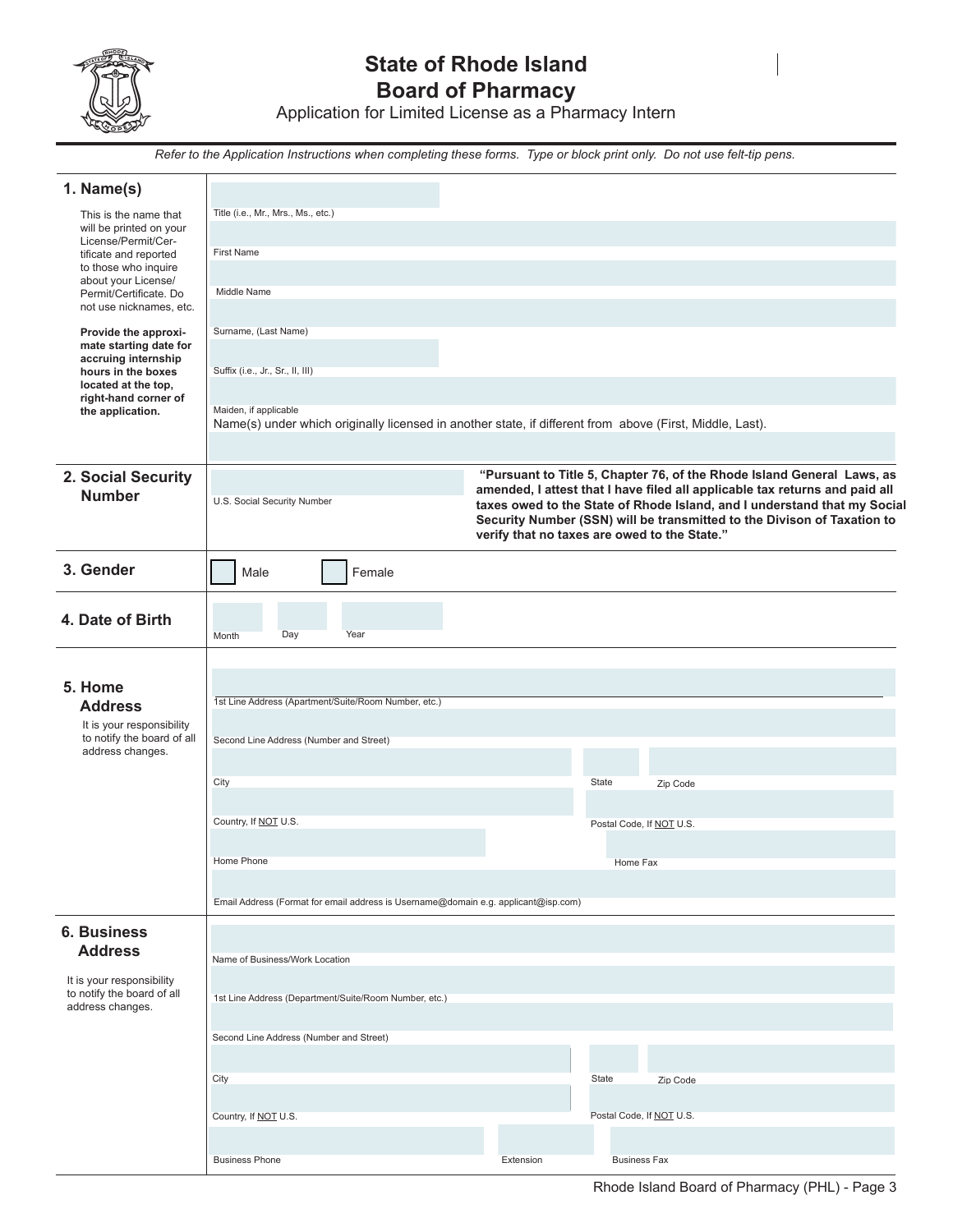| 7. Preferred<br><b>Mailing</b><br><b>Address</b><br>Please check ONE                                                                                                                                                                                                                                                            | Please use my Home Address as my preferred mailing address<br>Please use my Business Address as my preferred mailing address                                                                                                                                                 |                           |       |                                        |                             |        |                   |                        |
|---------------------------------------------------------------------------------------------------------------------------------------------------------------------------------------------------------------------------------------------------------------------------------------------------------------------------------|------------------------------------------------------------------------------------------------------------------------------------------------------------------------------------------------------------------------------------------------------------------------------|---------------------------|-------|----------------------------------------|-----------------------------|--------|-------------------|------------------------|
| Provide a local or<br>dormitory address/<br>telephone number                                                                                                                                                                                                                                                                    | 1st Line Address (Apartment/Suite/Room Number, Dormitory, etc.)                                                                                                                                                                                                              |                           |       |                                        |                             |        |                   |                        |
| at which you can be<br>reached.                                                                                                                                                                                                                                                                                                 | Second Line Address (Number and Street)                                                                                                                                                                                                                                      |                           |       |                                        |                             |        |                   |                        |
|                                                                                                                                                                                                                                                                                                                                 | City                                                                                                                                                                                                                                                                         |                           | State | ZipCode                                |                             | Phone  |                   |                        |
| 8. Qualifying<br><b>Education</b>                                                                                                                                                                                                                                                                                               |                                                                                                                                                                                                                                                                              |                           |       |                                        |                             |        |                   |                        |
| Please list the name<br>and information about                                                                                                                                                                                                                                                                                   | Type of School (University, College)                                                                                                                                                                                                                                         |                           |       |                                        |                             |        |                   |                        |
| the University/College<br>that you<br>currently attend.                                                                                                                                                                                                                                                                         | Name of School<br>Date Enrolled                                                                                                                                                                                                                                              |                           |       | <b>Expected Date</b><br>of Graduation: |                             |        |                   |                        |
|                                                                                                                                                                                                                                                                                                                                 | Month                                                                                                                                                                                                                                                                        | Day                       | Year  |                                        | Month                       | Day    | Year              |                        |
|                                                                                                                                                                                                                                                                                                                                 | Degree Received (Bachelor of Arts, Master of Science, Diploma, etc.)                                                                                                                                                                                                         |                           |       |                                        |                             |        |                   |                        |
|                                                                                                                                                                                                                                                                                                                                 | Major                                                                                                                                                                                                                                                                        |                           |       |                                        |                             |        |                   |                        |
|                                                                                                                                                                                                                                                                                                                                 |                                                                                                                                                                                                                                                                              |                           |       |                                        |                             |        |                   |                        |
|                                                                                                                                                                                                                                                                                                                                 | <b>Specialty Type</b>                                                                                                                                                                                                                                                        |                           |       |                                        |                             |        |                   | <b>Credit Hours</b>    |
|                                                                                                                                                                                                                                                                                                                                 | As evidence that the student is enrolled in at least the first year of a professional degree program<br>in an accredited college of pharmacy, the Dean, or an appointed designee, must complete Sec-<br>tion 13, entitled "College Certification".                           |                           |       |                                        |                             |        |                   |                        |
| 9. Licensures                                                                                                                                                                                                                                                                                                                   | State/Country/License Type:                                                                                                                                                                                                                                                  |                           |       |                                        | State/Country/License Type: |        |                   |                        |
| List all states or<br>country that you are<br>now licensed as an<br>intern, technician,                                                                                                                                                                                                                                         |                                                                                                                                                                                                                                                                              | Active Inactive Pending   |       |                                        |                             | Active | $\Box$ Inactive   | $\blacksquare$ Pending |
| or pharmacist, or<br>have applied for                                                                                                                                                                                                                                                                                           |                                                                                                                                                                                                                                                                              | Active Inactive Pending   |       |                                        |                             | Active | <b>I</b> Inactive | Pending                |
| licensure.                                                                                                                                                                                                                                                                                                                      |                                                                                                                                                                                                                                                                              | Active   Inactive Pending |       |                                        |                             | Active | $\Box$ Inactive   | Pending                |
|                                                                                                                                                                                                                                                                                                                                 | Check here if not applicable                                                                                                                                                                                                                                                 |                           |       |                                        |                             |        |                   |                        |
| 10. Criminal<br>Have you ever been convicted of a violation of, or plead Nolo Contendere,<br><b>Convictions</b><br>to any federal, state or local statute, regulation, or ordinance or entered into<br>Respond to the<br>a plea bargain related to a felony (including convictions for driving under the<br>question at the top |                                                                                                                                                                                                                                                                              |                           |       | Yes                                    | No                          |        |                   |                        |
| of the section, then<br>list any criminal<br>conviction(s) in the<br>space provided.                                                                                                                                                                                                                                            | influence?)<br>Abbreviation of State and Conviction <sup>1</sup> (e.g. CA - Illegal Possession of a Controlled Substance):                                                                                                                                                   |                           |       |                                        |                             |        | Month             | Year                   |
| If necessary, you<br>may continue on a                                                                                                                                                                                                                                                                                          |                                                                                                                                                                                                                                                                              |                           |       |                                        |                             |        |                   |                        |
| separate $8\frac{1}{2}$ x 11<br>sheet of paper.                                                                                                                                                                                                                                                                                 |                                                                                                                                                                                                                                                                              |                           |       |                                        |                             |        |                   |                        |
|                                                                                                                                                                                                                                                                                                                                 | For purposes of this section, a person shall be deemed to be conviced of a crime if he/she plead<br>guilty or if he/she was found or adjudged guilty by a court of competent jurisdiction or has been<br>convicted of a felony by the entry of Nolo Contendere in any state. |                           |       |                                        |                             |        |                   |                        |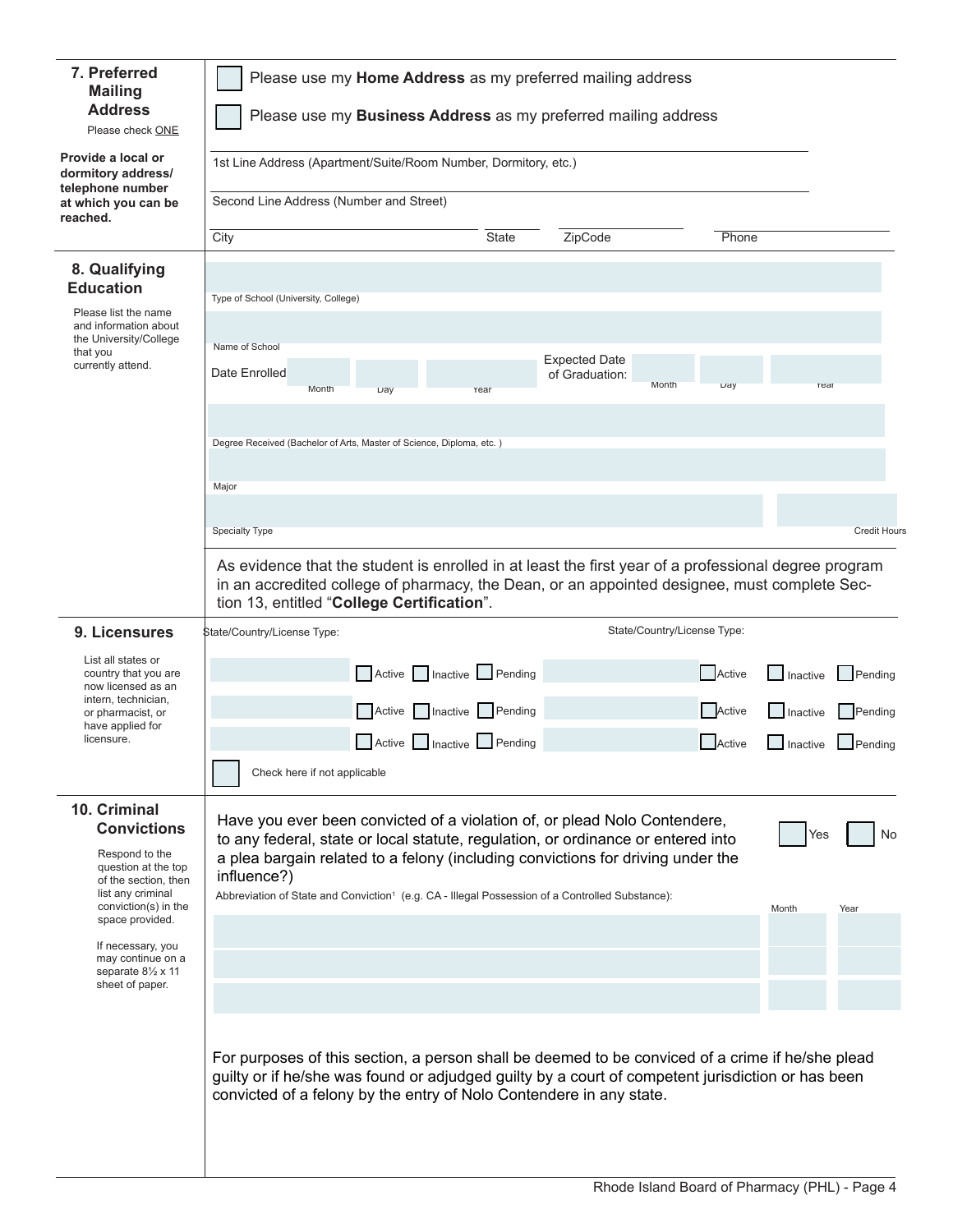| 11. Disciplinary<br><b>Questions</b><br>Check either Yes<br>or No for each<br>question.<br>NOTE: If you<br>answer "Yes" to any<br>question, you are<br>required to furnish<br>complete details,<br>including date,<br>place, reason and<br>disposition of the<br>matter.                                                                                                      | Have you ever had any disciplinary action(s) taken, or is any pending<br>1.<br>No<br>Yes<br>against your License to Practice, or are any complaints pending in the<br>Stateof Rhode Island or any state?<br>Have you ever had a membership in a professional society revoked, sus-<br>2.<br>pended, or limited in any manner, or have you voluntarily withdrawn while<br>No<br>Yes<br>under investigation?<br>Are there any charges or investigations pending, in any state, against you?<br>No<br>3.<br>Yes<br>4. Have you ever failed to pass an examination for licensure as a pharmacist?<br>Yes<br>No                                                                                                                                                                                                                                                                                                                                                                                                                                                                                                                                                                                                                                                                                                                                                                                                                                                 |  |  |  |  |  |  |
|-------------------------------------------------------------------------------------------------------------------------------------------------------------------------------------------------------------------------------------------------------------------------------------------------------------------------------------------------------------------------------|------------------------------------------------------------------------------------------------------------------------------------------------------------------------------------------------------------------------------------------------------------------------------------------------------------------------------------------------------------------------------------------------------------------------------------------------------------------------------------------------------------------------------------------------------------------------------------------------------------------------------------------------------------------------------------------------------------------------------------------------------------------------------------------------------------------------------------------------------------------------------------------------------------------------------------------------------------------------------------------------------------------------------------------------------------------------------------------------------------------------------------------------------------------------------------------------------------------------------------------------------------------------------------------------------------------------------------------------------------------------------------------------------------------------------------------------------------|--|--|--|--|--|--|
| 12. Affidavit of<br><b>Applicant</b><br>Complete this section<br>and sign.<br>Make sure that you<br>have completed all<br>components accu-<br>rately and completely.                                                                                                                                                                                                          | Note: If you answered "yes" to any of these questions you must attach a typed explanation, on a separate sheet of paper.<br>being first duly sworn, depose and say that I am the person<br>referred to in the foregoing application and supporting documents.<br>I hereby authorize all hospital(s), institution(s) or organizations(s), my references, personal physicians, employ-<br>ers (past and present) and all governmental agencies and instrumentalities (local, state, federal or foreign) to<br>release to the Rhode Island Board of Pharmacy any information which is material to my application for licensure.<br>I have read carefully the questions in the foregoing application and have answered them completely, without<br>reservations of any kind, and I declare under penalty of perjury that my answers and all statements made by<br>me herein are true and correct. Should I furnish any false information in this application, I hereby agree that<br>such act shall constitute cause for denial, suspension or revocation of my license to practice as Pharmacy<br>Technician in the State of Rhode Island.<br>I understand that this is a continuing application and that I have an affirmative duty to inform the Rhode Island<br>Board of Pharmacy of any change in the answers to these questions after this application and this affidavit<br>is signed.<br><b>Signature of Applicant</b><br>Date of Signature (MM/DD/YY) |  |  |  |  |  |  |
| 13. College<br><b>Certification</b><br>This certification is to<br>be signed by the Dean<br>of the College of Phar-<br>macy or an appointed<br>designee as evidence<br>that the student is<br>enrolled in at least the<br>first year of a profes-<br>sional degree program<br>in accredited college<br>of pharmacy.<br>Application will be<br>returned if not com-<br>pleted. | I hereby certify that the applicant for a limited license, to serve a pharmacy internship in<br>this state under a preceptor, is enrolled in at least the first year of a professional program<br>of an accredited college of pharmacy.<br><b>Authorized Individual:</b>                                                                                                                                                                                                                                                                                                                                                                                                                                                                                                                                                                                                                                                                                                                                                                                                                                                                                                                                                                                                                                                                                                                                                                                   |  |  |  |  |  |  |

J,